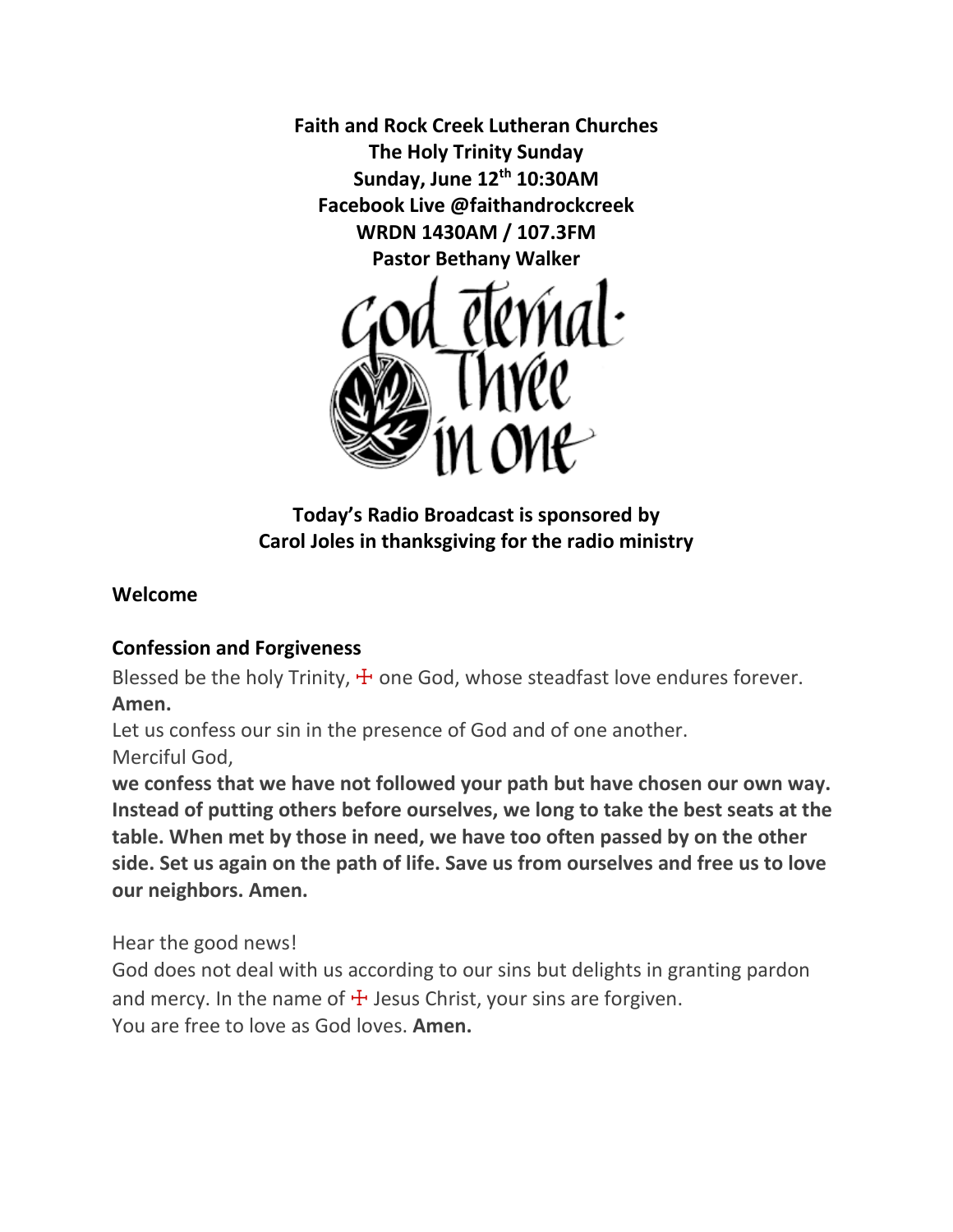Holy, holy, holy, Lord God Almighty!

Early in the morning our song shall rise to thee.

Holy, holy, holy, merciful and mighty! God in three persons blessed Trinity! Holy, holy, holy! All the saints adore thee, casting down their golden crowns around the glassy sea; cherubim and seraphim falling down before thee, which wert and art and evermore shalt be.

Holy, holy, holy! Though the darkness hide thee, though the eye made blind by sin thy glory may not see, only thou art holy; there is none beside thee, perfect in power, in love and purity.

Holy, holy, holy! Lord God Almighty! All thy works shall praise thy name in earth and sky and sea. Holy, holy, holy, merciful and mighty! God in three persons blessed Trinity!

## **Greeting**

The grace of our Lord Jesus Christ, the love of God and the communion of the Holy Spirit be with you all. **And also with you.** 

### **Prayer of the Day**

God of heaven and earth, before the foundation of the universe and the beginning of time you are the triune God: Author of creation, eternal Word of salvation, life-giving Spirit of wisdom. Guide us to all truth by your Spirit, that we may proclaim all that Christ has revealed and rejoice in the glory he shares with us. Glory and praise to you, Creator, Savior and Advocate, now and forever. **Amen.**

### **First Reading Proverbs 8:1-4, 22-31**

 $1$ Does not wisdom call, and does not understanding raise her voice?  $2$ On the heights, beside the way, at the crossroads she takes her stand; <sup>3</sup>beside the gates in front of the town, at the entrance of the portals she cries out:  $4$ "To you, O people, I call, and my cry is to all that live.  $22$ The Lord created me at the beginning of his work, the first of his acts of long ago.

<sup>23</sup> Ages ago I was set up, at the first, before the beginning of the earth. <sup>24</sup>When there were no depths I was brought forth, when there were no springs abounding with water.  $25$ Before the mountains had been shaped, before the hills, I was brought forth $-26$  when he had not yet made earth and fields, or the world's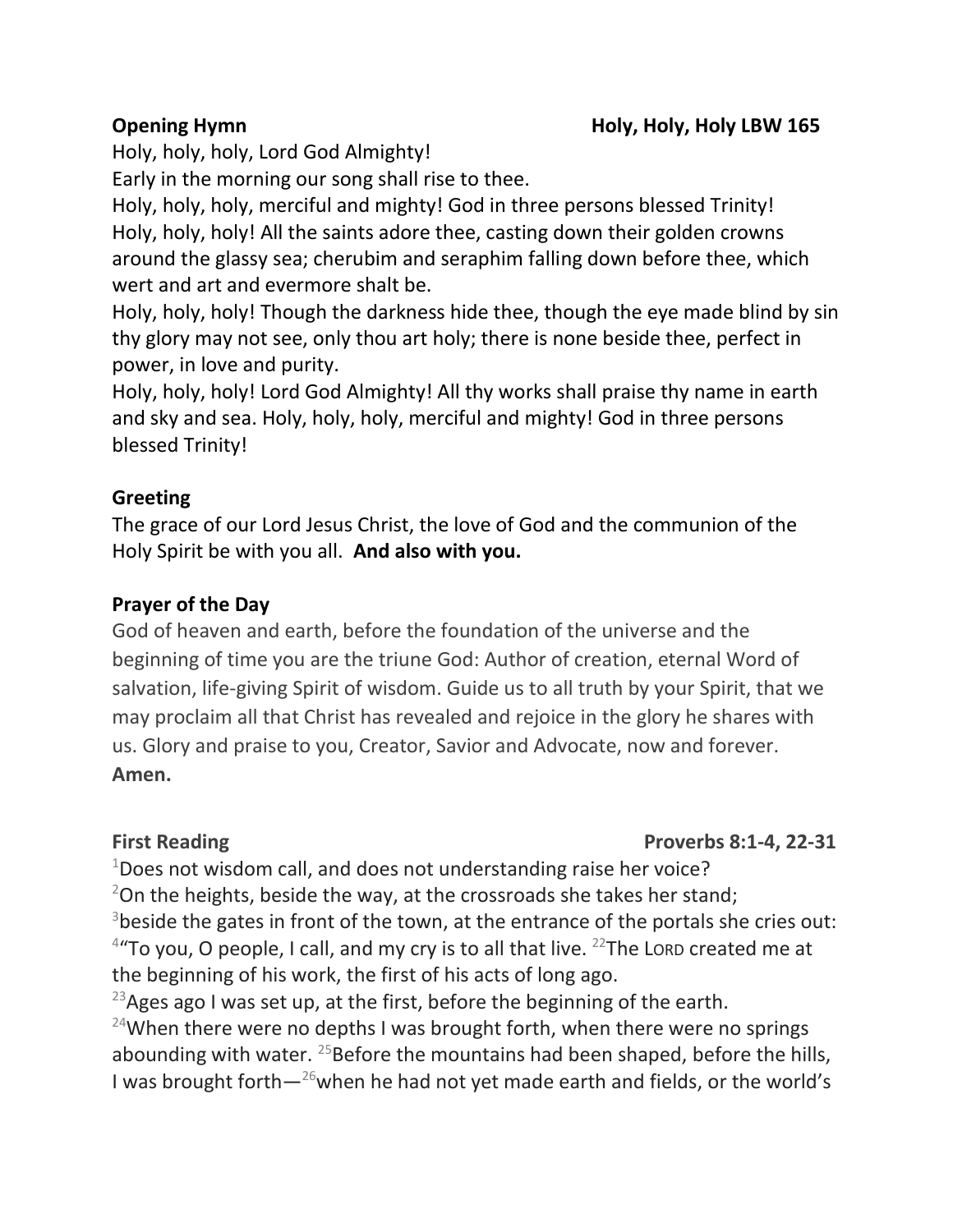first bits of soil. <sup>27</sup>When he established the heavens, I was there, when he drew a circle on the face of the deep,  $^{28}$  when he made firm the skies above, when he established the fountains of the deep,  $^{29}$  when he assigned to the sea its limit, so that the waters might not transgress his command, when he marked out the foundations of the earth,  $30$ then I was beside him, like a master worker; and I was daily his delight, rejoicing before him always,  $31$ rejoicing in his inhabited world and delighting in the human race."

<sup>1</sup>O Lorp our Lord, how majestic is your name in all the earth! <sup>2</sup>you whose glory is **chanted above the heavens out of the mouths of infants and children; you have set up a fortress against your enemies, to silence the foe and avenger.**

<sup>3</sup>When I consider your heavens, the work of your fingers, the moon and the stars you have set in their courses, <sup>4</sup>**what are mere mortals that you should be mindful of them, human beings that you should care for them?**

<sup>5</sup>Yet you have made them little less than divine; with glory and honor you crown them. <sup>6</sup>**You have made them rule over the works of your hands; you have put all things under their feet:** <sup>7</sup>all flocks and cattle, even the wild beasts of the field, 8 **the birds of the air, the fish of the sea, and whatever passes along the paths of the sea.** <sup>9</sup>O LORD our Lord, how majestic is your name in all the earth!

## **Second Reading Romans 5:1-5**

# <sup>1</sup>Therefore, since we are justified by faith, we have peace with God through our Lord Jesus Christ, <sup>2</sup>through whom we have obtained access to this grace in which we stand; and we boast in our hope of sharing the glory of God.  $3$ And not only that, but we also boast in our sufferings, knowing that suffering produces endurance, <sup>4</sup>and endurance produces character, and character produces hope, <sup>5</sup>and hope does not disappoint us, because God's love has been poured into our hearts through the Holy Spirit that has been given to us.

## **Gospel Acclamation Consumerse Consumerse Acclamation Listen God is Calling**

Listen, Listen God is calling, through the Word inviting. Offering forgiveness, comfort and joy.

**Psalm Psalm 8**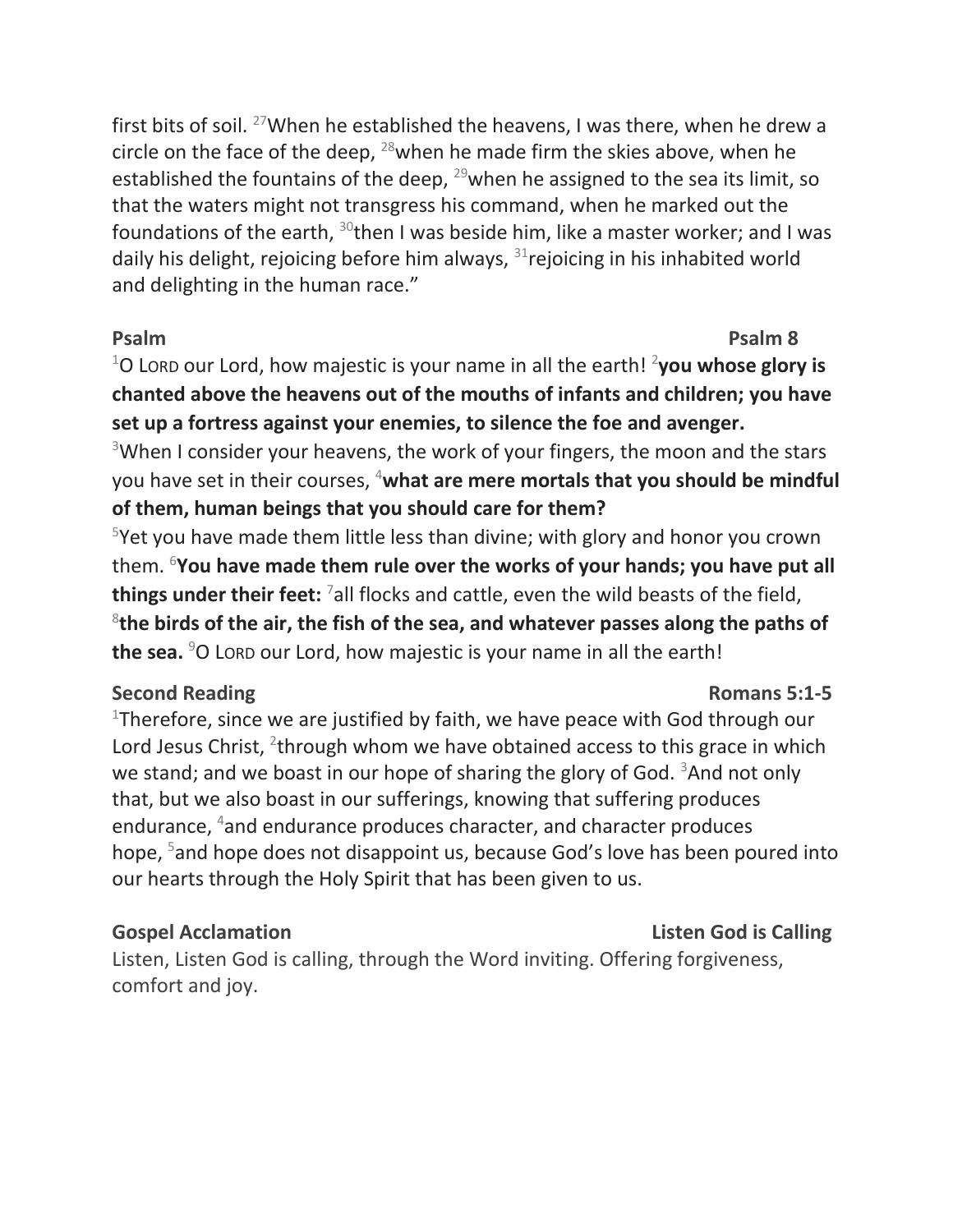## **Gospel John 16:12-15** Jesus said,  $12^{\omega}$ I still have many things to say to you, but you cannot bear them now.  $13$ When the Spirit of truth comes, he will guide you into all the truth; for he will not speak on his own, but will speak whatever he hears, and he will declare to you the things that are to come.  $14$ He will glorify me, because he will take what is mine and declare it to you.  $^{15}$ All that the Father has is mine. For this reason I said that he will take what is mine and declare it to you."

# **Sermon**

## Hymn of the Day **Arise, Your Light Has Come WOV 652**

Arise, your light has come! The Spirit's call obey; show forth the glory of your God which shines on you today.

Arise, your light has come! Fling wide the prison door; Proclaim the captive's liberty, good tidings to the poor.

Arise, your light has come! All you in sorrow born, Bind up the brokenhearted ones and comfort those who mourn.

Arise, your light has come! The mountains burst in song! Rise up like eagles on the wing, God's power will make us strong.

# **Apostles' Creed**

**Prayers of Intercession**

**Peace**

**Offering** 

**Doxology**

# **Offering Prayer**

God of abundance, **you have set before us a plentiful harvest. As we feast on your goodness, strengthen us to labor in your field, and equip us to bear fruit for the good of all, in the name of Jesus. Amen.**